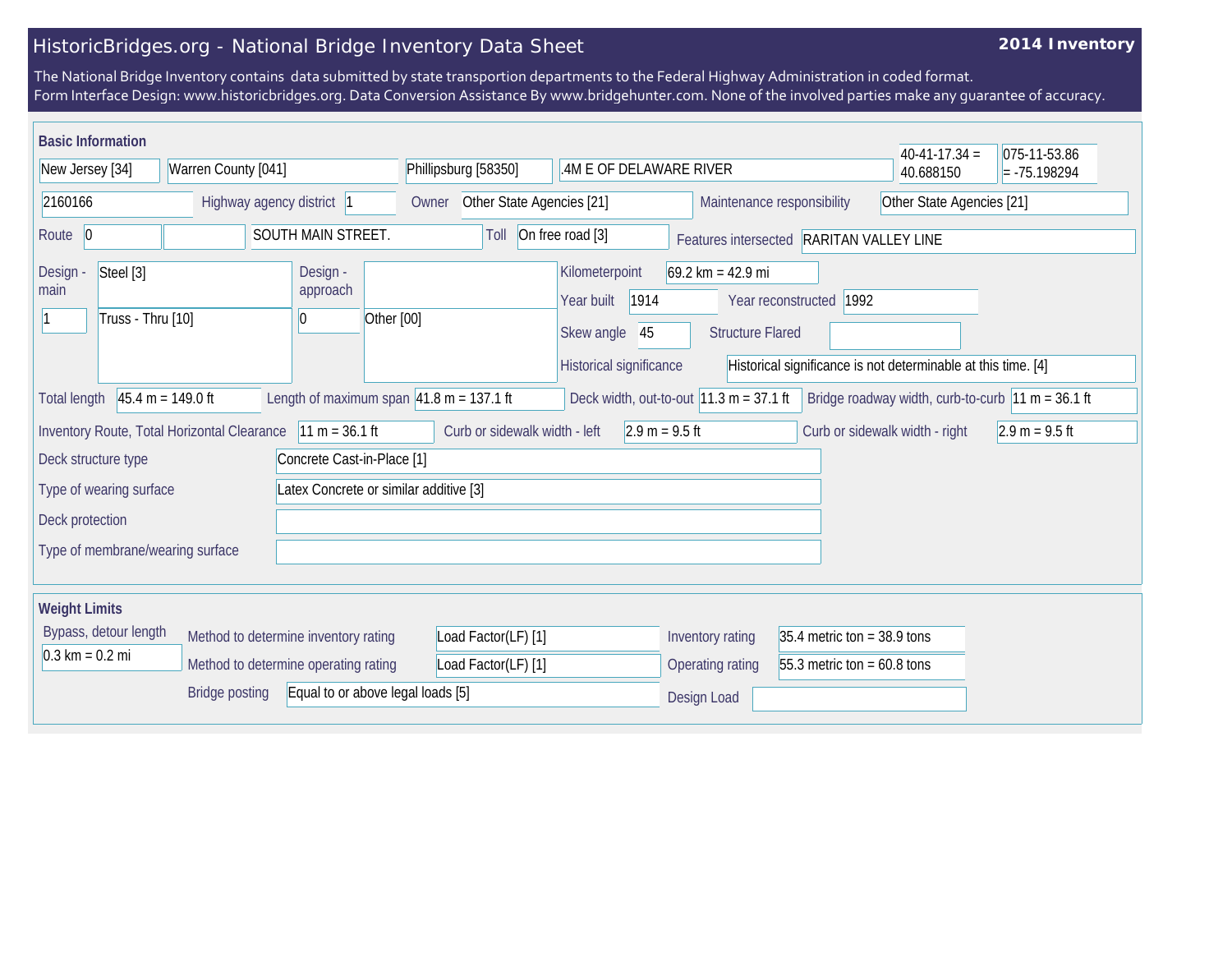| <b>Functional Details</b>                                                                                                                               |                                                                                |                                                  |       |                                  |  |  |
|---------------------------------------------------------------------------------------------------------------------------------------------------------|--------------------------------------------------------------------------------|--------------------------------------------------|-------|----------------------------------|--|--|
| Average daily truck traffi  4<br>Average Daily Traffic<br>14420                                                                                         | Year 2013<br>%                                                                 | Future average daily traffic                     | 17300 | 2033<br>Year                     |  |  |
| Other Principal Arterial (Urban) [14]<br>Road classification<br>Approach roadway width<br>$11 m = 36.1 ft$<br>Lanes on structure 2                      |                                                                                |                                                  |       |                                  |  |  |
| Type of service on bridge Highway-pedestrian [5]<br>Direction of traffic 2 - way traffic [2]<br>Bridge median                                           |                                                                                |                                                  |       |                                  |  |  |
| Parallel structure designation<br>No parallel structure exists. [N]                                                                                     |                                                                                |                                                  |       |                                  |  |  |
| Type of service under bridge<br>Railroad [2]                                                                                                            | Lanes under structure<br>$\overline{0}$                                        | Navigation control                               |       | Not applicable, no waterway. [N] |  |  |
| Navigation horizontal clearance $ 0 = N/A $<br>$0 = N/A$<br>Navigation vertical clearanc                                                                |                                                                                |                                                  |       |                                  |  |  |
| Minimum navigation vertical clearance, vertical lift bridge $\vert$ 0 m = 0.0 ft<br>Minimum vertical clearance over bridge roadway<br>$4.5 m = 14.8 ft$ |                                                                                |                                                  |       |                                  |  |  |
| Minimum lateral underclearance reference feature Railroad beneath structure [R]                                                                         |                                                                                |                                                  |       |                                  |  |  |
| Minimum lateral underclearance on right $ 9.7 \text{ m} = 31.8 \text{ ft}$                                                                              |                                                                                | Minimum lateral underclearance on left $0 = N/A$ |       |                                  |  |  |
| Minimum Vertical Underclearance 6.86 m = 22.5 ft<br>Minimum vertical underclearance reference feature Railroad beneath structure [R]                    |                                                                                |                                                  |       |                                  |  |  |
| Appraisal ratings - underclearances  Better than present minimum criteria [7]                                                                           |                                                                                |                                                  |       |                                  |  |  |
|                                                                                                                                                         |                                                                                |                                                  |       |                                  |  |  |
| <b>Repair and Replacement Plans</b>                                                                                                                     |                                                                                |                                                  |       |                                  |  |  |
| Type of work to be performed                                                                                                                            | Work done by                                                                   |                                                  |       |                                  |  |  |
|                                                                                                                                                         | Bridge improvement cost                                                        | Roadway improvement cost                         |       |                                  |  |  |
|                                                                                                                                                         | Length of structure improvement                                                |                                                  |       | Total project cost               |  |  |
|                                                                                                                                                         | Year of improvement cost estimate                                              |                                                  |       |                                  |  |  |
|                                                                                                                                                         | Border bridge - state<br>Border bridge - percent responsibility of other state |                                                  |       |                                  |  |  |
|                                                                                                                                                         | Border bridge - structure number                                               |                                                  |       |                                  |  |  |